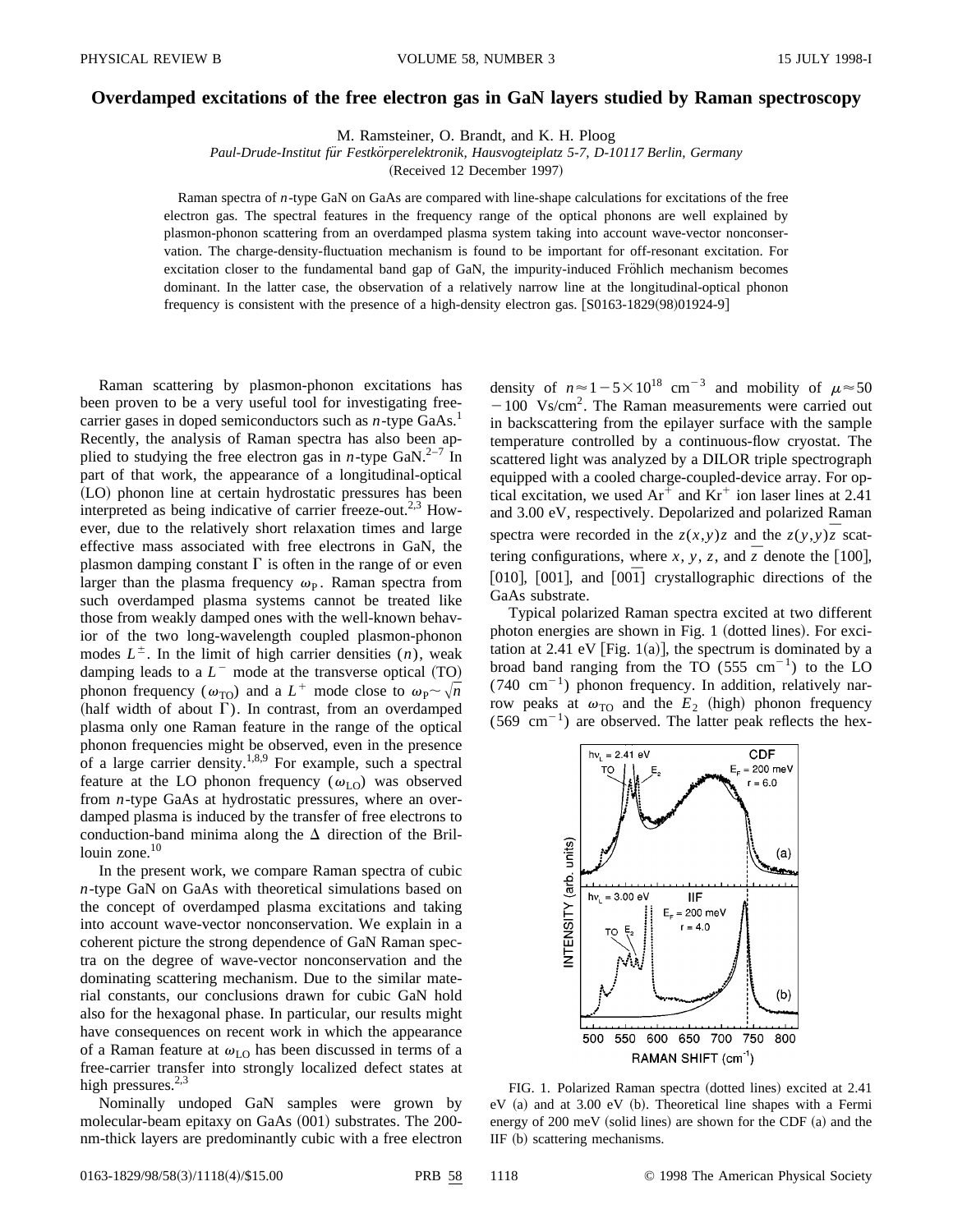agonal admixture in the dominantly cubic GaN layer. Firstorder scattering by TO phonons is forbidden for backscattering from a  $(001)$  surface of cubic material, but becomes allowed partly due to multiple reflections inside the transparent GaN layers.<sup>11</sup> The depolarized spectrum excited at 2.41 eV (not shown here) reveals a narrow LO phonon line from the depletion layers at the GaN interfaces via scattering by the deformation potential mechanism.<sup>12</sup> The polarized Raman spectrum excited at 3.00 eV, i.e., closer to the GaN fundamental band gap, is shown in Fig.  $1(b)$ . The contribution of second-order phonon scattering in the substrate at 540 and 590  $\text{cm}^{-1}$  (2TO and 2LO) is now increased due to the resonance enhancement at the  $E_1$  band gap of GaAs.<sup>13</sup> In contrast to the spectra excited at 2.41 eV, a relatively narrow asymmetric line close to  $\omega_{\text{LO}}$  is dominating. The peak frequency, however, is about 5  $cm^{-1}$  below that of the LO phonon line observed in the depolarized spectrum excited at 2.41 eV.<sup>12</sup>

The observed main features in the polarized Raman spectra cannot be attributed to scattering by lattice phonon modes of crystalline GaN. The broad structure found for excitation at 2.41 eV could be explained by disorder-activated scattering.<sup>14</sup> However, since our samples are *n* type, we also have to consider the contribution of plasmon-related excitations. In the presence of free carriers in heavily doped semiconductors, the LO phonons couple strongly with the collective excitations (plasmons). The carrier density dependence and the dispersion relations of the coupled modes, denoted by  $L^{\pm}(q)$ , are summarized in Ref. 1. For vanishing wave vectors  $q$ , the frequency of the  $L^-$  mode is less than or equal to  $\omega_{\text{TO}}$ , while the frequency of the  $L^+$  mode is higher than or equal to  $\omega_{LO}$ . When the plasma frequency  $\omega_P$  is small (low carrier density) compared to  $\omega_{LO}$ , the  $L^-$  mode has a plasmonlike character and the  $L^+$  mode a phononlike one. In the opposite limit,  $L^+$  is plasmonlike, while  $L^-$  shows phononlike behavior. In the latter case the  $L^{\text{-}}$  mode approaches  $\omega_{\text{TO}}$  for vanishing wave vector ( $q=0$ ). For a given carrier density, the  $L^+$  mode shifts to higher frequencies with increasing wave vector  $\vec{q}$  and ceases to exist (it becomes overdamped) when entering the free-particle excitation regime (Landau damping). The  $L^-$  mode also shifts to higher frequency and approaches  $\omega_{\text{LO}}$  within the free-particle excitation spectrum. Consequently, wave-vector nonconservation in overdamped plasmas may lead to a broad plasmon-related band in Raman spectra covering the whole dispersion of the  $L^-$  mode between  $\omega_{\text{TO}}$  and  $\omega_{\text{LO}}$ . In fact, such Raman scattering features have been reported, e.g., for *p*-type GaAs layers.<sup>1,8</sup>

In order to simulate the Raman scattering line shapes for plasmon-related excitations, we consider the total dielectric function:

$$
\epsilon(q,\omega) = \epsilon_{\infty} + \chi_L(\omega) + \chi(q,\omega), \tag{1}
$$

where the phonon contribution of the polar lattice is given by

$$
\chi_L(\omega) = \epsilon_\infty \frac{\omega_{\text{LO}}^2 - \omega_{\text{TO}}^2}{\omega_{\text{TO}}^2 - \omega^2 - i\omega \gamma}.
$$
 (2)

The plasmon contribution (dielectric susceptibility of the electron gas) is calculated using the Lindhard-Mermin approach:

$$
\chi(q,\omega) = \frac{(1+i\Gamma/\omega)[\chi^0(q,\omega+i\Gamma)]}{1+(i\Gamma/\omega)[\chi^0(q,\omega+i\Gamma)/\chi^0(q,0)]},
$$
(3)

which includes the Lindhard expression for a parabolic conduction band:

$$
\chi^{0}(q,\omega) = \frac{e^2}{2\pi^3 q^2 \epsilon_0} \int d^3k \ f(k,T) \Delta(\vec{k},\vec{q},\omega), \qquad (4)
$$

$$
\Delta(\vec{k}, \vec{q}, \omega) = g(\vec{k}, \vec{q}, -\omega) + g(-\vec{k}, \vec{q}, \omega),
$$
 (5)

$$
g(\vec{k}, \vec{q}, \omega) = \frac{1}{\hbar^2 q^2 / m^* + 2\hbar^2 \vec{q} \cdot \vec{k} / m^* + 2\hbar \omega}.
$$
 (6)

Here,  $f(q, T)$  is the Fermi distribution function at temperature *T* (we used *T*=0). An effective electron mass  $m^*$ = 0.21  $m_0$  and a damping constant  $\Gamma$  = 500 cm<sup>-1</sup> have been used for the calculations. No significant change of the line shapes was found for 100 cm<sup>-1</sup>  $\leq$   $\Gamma$   $\leq$  500 cm<sup>-1</sup>. Other parameters are  $\omega_{\text{TO}}$ =555 cm<sup>-1</sup>,  $\omega_{\text{LO}}$ =740 cm<sup>-1</sup>,  $\gamma$  $=10$  cm<sup>-1</sup>, and a background dielectric constant of  $e_\infty$  $= 5.25.$ 

For the polarized Raman spectra under investigation, we have to regard two different scattering mechanisms: The charge-density fluctuation (CDF) and the "forbidden" impurity-induced Fröhlich (IIF) mechanisms. The corresponding spectral line-shape functions for Raman scattering by longitudinal excitations of the coupled free-electron optical-phonon system are given by<sup>1</sup>

$$
L(q,\omega) = q^2 S(\omega) \operatorname{Im} \left\{ \frac{-1}{\epsilon(q,\omega)} \right\}.
$$
 (7)

For the CDF mechanism, the factor  $S(\omega)$  depends on the optical phonon frequencies and is zero at  $\omega_{\text{LO}}$ . In the case of the IIF mechanism,  $S(\omega)$  is a constant.<sup>1</sup>

The electron mobility in our *n*-type GaN samples is typically in the range of  $\mu \approx 100 \text{ Vs/cm}^2$ , which corresponds to a plasmon damping constant (collision frequency) on the order of  $\Gamma = \tau^{-1} = e/\mu m^* \approx 500$  cm<sup>-1</sup> ( $\tau$  is the collision relaxation time for free electrons). The plasma frequency for a typical carrier density of  $n \approx 5 \times 10^{18}$  cm<sup>-3</sup> is also in the range of  $\omega_{\rm P} = \sqrt{e^2 n / \epsilon_0 \epsilon_{\infty} m^*} \approx 500 \text{ cm}^{-1}$ . Under such conditions, an overdamped plasma system is established. In order to take into account a  $q$ -nonconserving mechanism, we fold the *q*-conserving response function  $L(q,\omega)$  with a "weight" function  $F(q)$ . In the case of  $\vec{q}$  nonconservation induced by impurities, this function may, to a first approximation, be taken as the square of the Fourier transform of a Yukawa-type impurity potential:<sup>1,8</sup>

$$
F(q) = \left(\frac{4\pi}{q^2 + q_{\rm FT}^2}\right)^2,\tag{8}
$$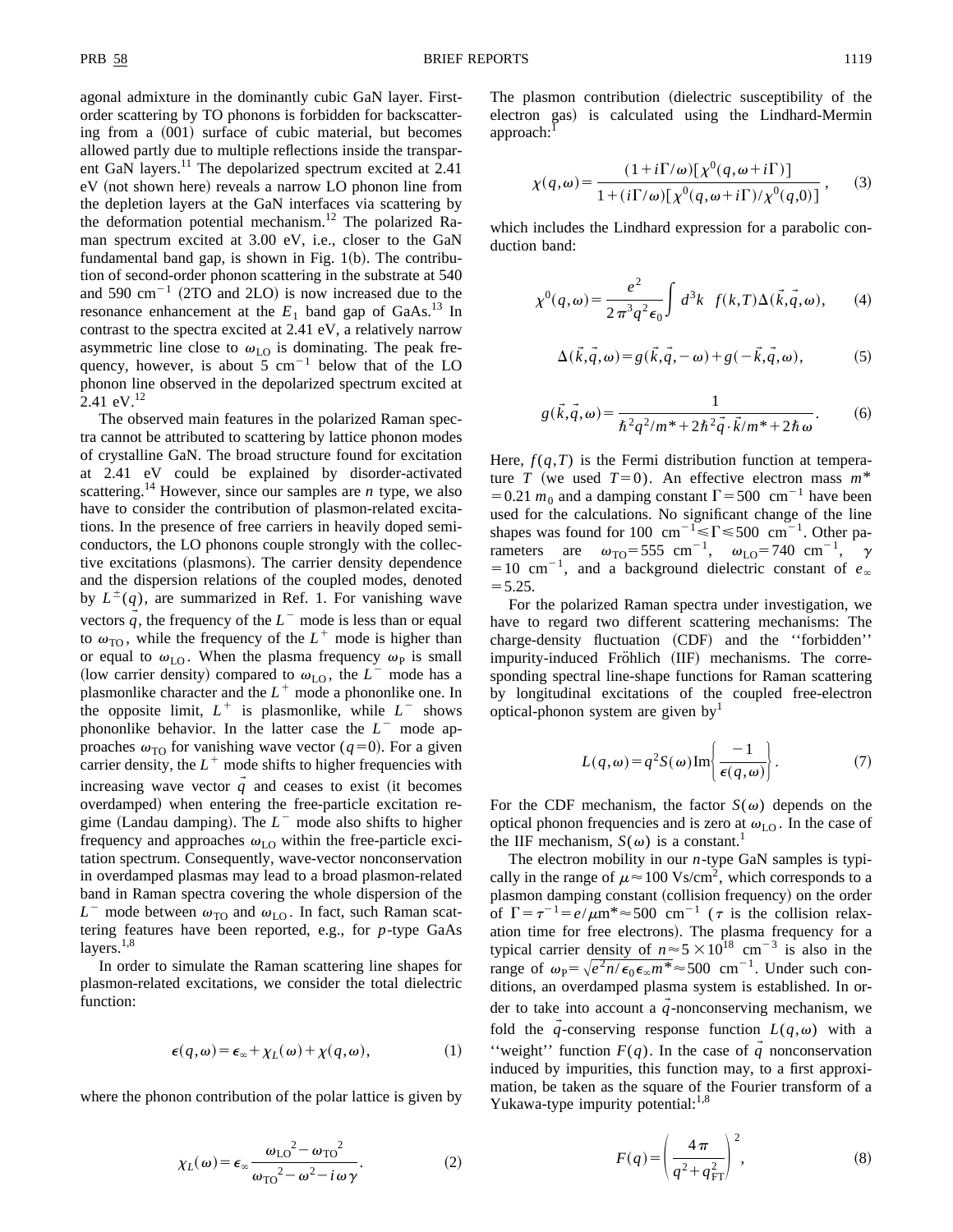

FIG. 2. Theoretical line shapes of Raman spectra for scattering by overdamped plasmon-related excitations according to the CDF (a) and the IIF (b) scattering mechanisms and different Fermi energies  $E_F$ .

where  $q_{\text{FT}} = \omega_{\text{P}} \sqrt{3m^*/2E_F}$  denotes the Fermi-Thomas screening wave vector. The corresponding ''weighted'' response function  $I(\omega)$  averages intensities of scattering processes for *q* up to about  $q_{\text{FT}}$ :

$$
I(\omega) = \int_0^{q_{\text{max}}} dq \ F(q) L(q, \omega). \tag{9}
$$

It should be pointed out that  $I(\omega)$  converges slowly and that the line shape depends rather critically on the value  $q_{\text{max}}$ chosen as a cutoff. This cutoff is taken to qualitatively correspond to the decrease in the electron-phonon coupling with increasing  $q<sup>1</sup>$ 

Line shapes obtained from Eqs.  $(1)$ – $(9)$  are shown in Fig. 2 for Fermi energies  $(E_F)$  ranging from 70 to 210 meV (*n*  $=8\times10^{18}-4\times10^{19}$  cm<sup>-3</sup>) and a cutoff wave vector  $q_{\text{max}}$  $=$  5.0  $q_{\text{FT}}$ . The calculated spectra according to the CDF mechanism [Fig.  $2(a)$ ] are quite similar to the measured spectra excited at 2.41 eV. For increasing Fermi energy, a maximum at about  $685 \text{ cm}^{-1}$  evolves, and the calculated line shapes agree very well with the experimental one. [The pronounced structure at  $\omega_{\text{TO}}$  is an artifact due to the prefactor  $S(\omega)$  in Eq. (7).] The theoretical spectra for the IIF mechanism  $[Fig. 2(b)]$  closely resemble the spectra measured for excitation at 3.00 eV with a relatively weak dependence on  $E_F$ . The peak height decreases, and the asymmetry becomes more pronounced with increasing  $E_F$ . As shown in Fig. 1 (solid lines), the best agreement for both excitation lines (scattering mechanisms) is obtained using a Fermi energy of about 200 meV.

The influence of the cutoff wave vector  $q_{\text{max}}$  on the calculated line shapes is illustrated in Fig. 3 for a Fermi energy of 200 meV. The cutoff wave vector is given in units of the Fermi-Thomas screening wave vector:  $r = q_{\text{max}} / q_{\text{FT}}$ . In the line shape according to the CDF mechanism [Fig. 3(a)], a pronounced structure at  $\omega_{\text{LO}}$  evolves with increasing  $q_{\text{max}}$ . This behavior is explained by the dispersion of the  $L^-$  maxi-



FIG. 3. Theoretical line shapes of Raman spectra for scattering by overdamped plasmon-related excitations according to the CDF  $(a)$  and the IIF  $(b)$  scattering mechanisms and different cutoff wave vectors  $q_{\text{max}} = r q_{\text{FT}}$ .

mum in  $L(q,\omega)$ , which approaches  $\omega_{\text{LO}}$  for large q values.<sup>1</sup> The line shape of the IIF mechanism [Fig.  $3(b)$ ] reveals only a weak dependence on *q*max . Oppositely to the dependence on  $E_F$ , the peak height increases and the asymmetry becomes less pronounced with increasing  $q_{\text{max}}$ . The best agreement for both scattering mechanisms (excitation lines) is found for  $r \approx 5.0$ . In Fig. 1 the theoretical line shapes for the CDF and IIF mechanisms (solid lines) are compared with the corresponding measured spectra using  $r = 6.0$  and  $r = 4.0$ , respectively.

The Fermi energy of 200 meV used for the calculated line shapes in Fig. 1 corresponds to a carrier density of  $n=4$  $\times 10^{19}$  cm<sup>-3</sup>, which is much higher than those measured. The Fermi energy enters in our calculation mainly via the Thomas-Fermi vector  $q_{\text{FT}}$  in the function  $F(q)$ , which describes the wave-vector nonconservation. The particular expression used for  $F(q)$  in Eq. (8) implies, however, that only the ionized donors, which contribute to the free electron gas, are responsible for wave-vector nonconservation. This assumption leads certainly to a considerable overestimation of the Fermi energy and, therefore, the carrier density in our samples. In addition, photocurrent measurements on intentionally compensated GaN/GaAs samples indicate that the carrier density can be increased considerably by the belowband-gap excitation used for our Raman measurements.

The measured Raman spectra are well described by plasmon-related excitations assuming that the CDF mechanism dominates for excitation at 2.41 eV and the IIF mechanism for excitation at 3.00 eV. In fact, it is expected that the IIF mechanism becomes more important, when approaching the resonance condition with the GaN fundamental band-gap energy of 3.3 eV. $^{11,15}$  In our calculations, we presume that scattering occurs by the CDF and the IIF mechanism alone for excitation at 2.41 and 3.00 eV, respectively. In general, scattering by both of these mechanisms will occur in parallel. The Raman features discussed here are not observed for highly resistive, comparatively pure GaN/GaAs samples sup